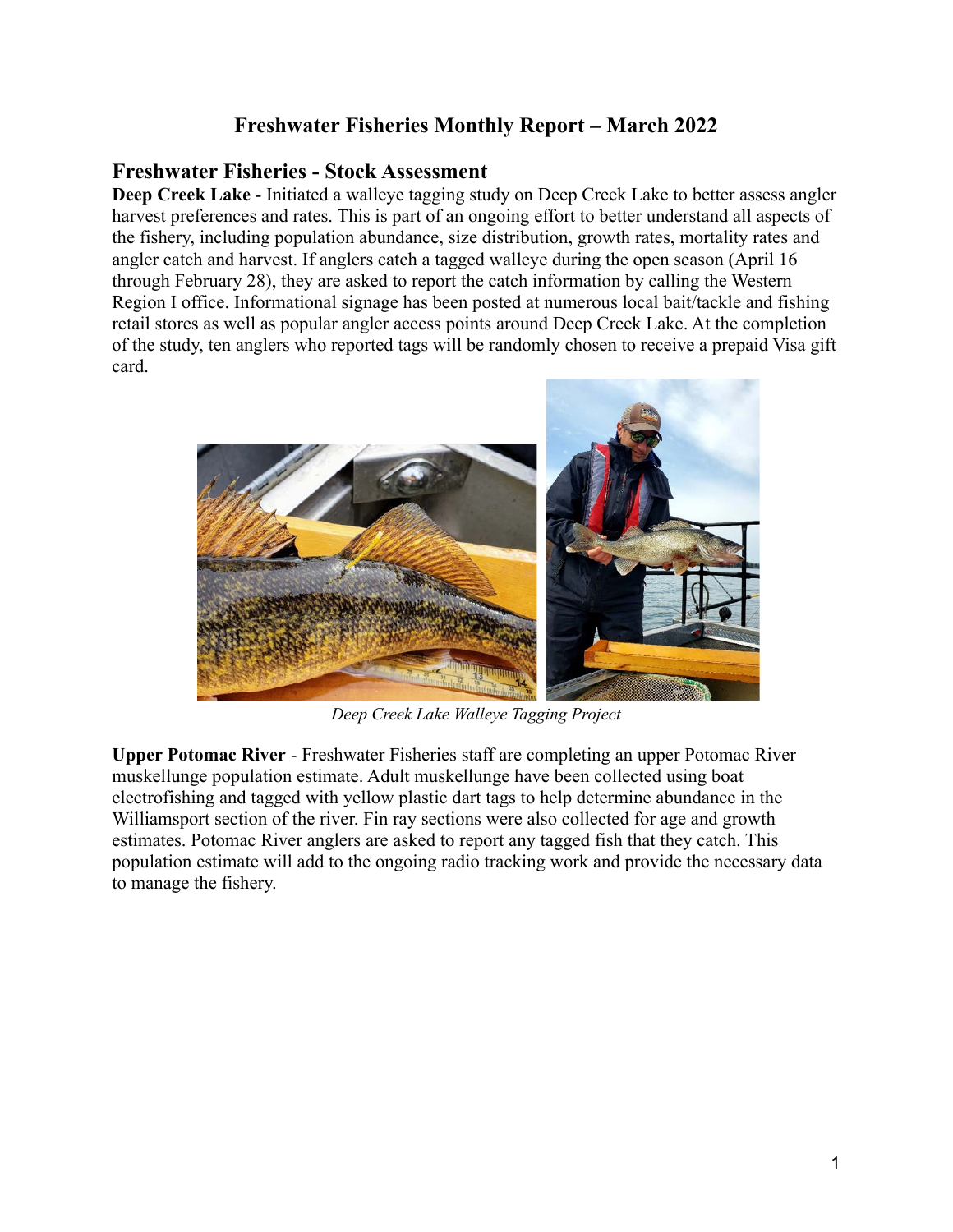

*Muskellunge tagging on the upper Potomac River*

**Blue Catfish Study** - Eastern Region staff completed another round of boat electrofishing on the Nanticoke River and Marshyhope Creek to provide blue catfish for an ongoing study at Salisbury University. A master's degree candidate is completing the study on invasive blue catfish growth rates and diet. The results of the study will shed light on the impacts the species may be having on the ecosystem and help guide future management decisions. Two large northern snakeheads were also collected and euthanized.



*Freshwater staff with two large blue catfish from Marshyhope Creek*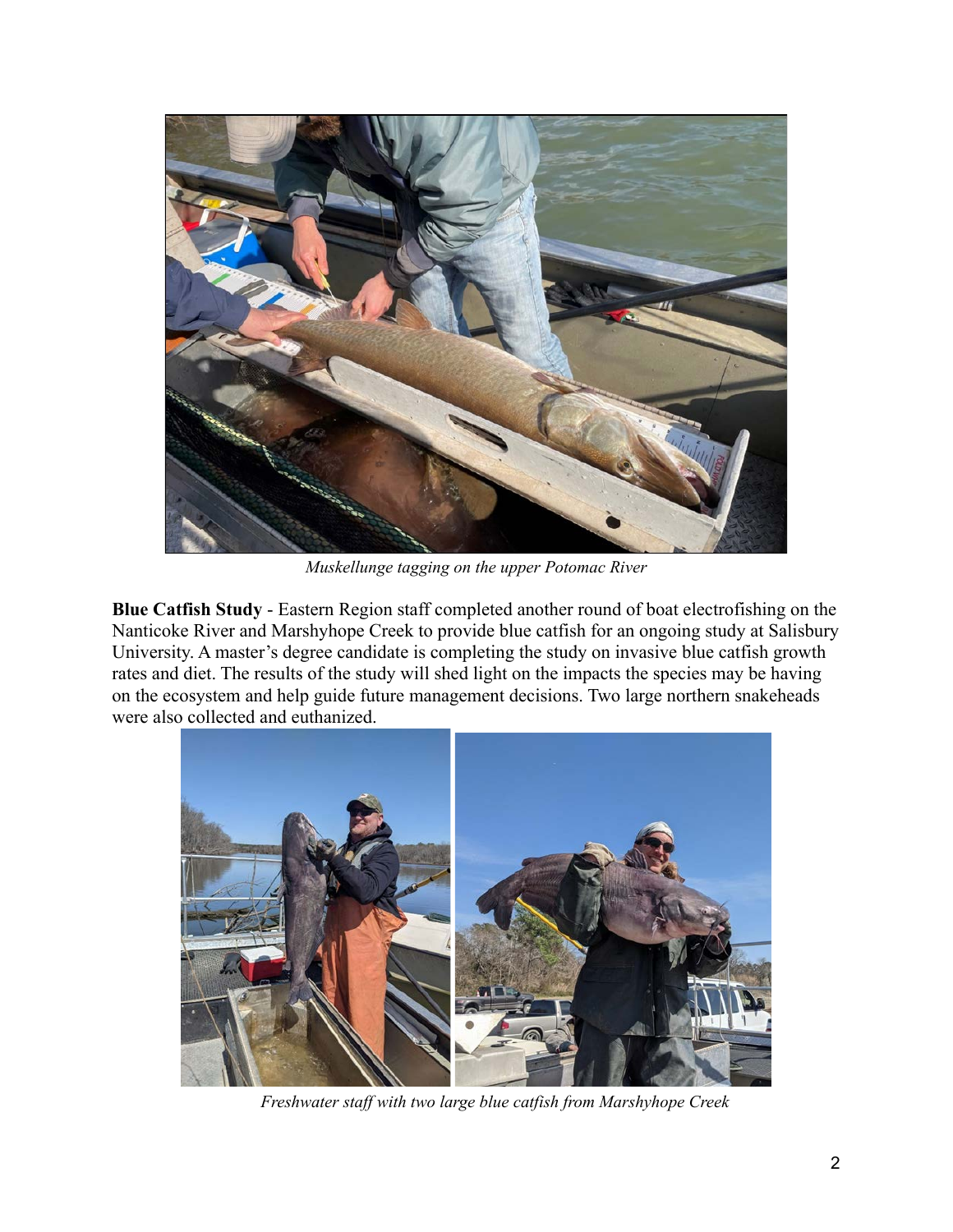**Triadelphia Reservoir** - Worked with Washington Suburban Sanitary Commission staff to assess yellow perch and walleye populations in Triadelphia Reservoir (Howard and Montgomery counties). Fyke nets were set in areas that historically held the species and new areas to determine spawning aggregations. Sampling will continue into April 2022. Thus far, northern pike are the most abundant species captured by the fyke nets. A few yellow perch were also collected.

# **Freshwater Fisheries - Habitat and Water Quality**

**Environmental Review** - Provided aquatic resource information/comments for the following environmental review projects:

- A Trout Unlimited project to take place on Sand Spring Run in Frostburg MD. The project design is to replace a failing culvert with a bottomless arch culvert and incorporate a stream habitat enhancement component that will benefit the wild brook trout population. Comments for time of year restrictions, and strict sediment and erosion control measures were provided.
- A Columbia Gas of Maryland application was received for a gas line replacement project in Gilmore MD. Comments for strict sediment and erosion control measures along with minimal disturbance in the floodplain were provided to protect aquatic resources.
- Reviewed two applications submitted by St. Mortiz Properties LLC to reconstruct two boat launches on Deep Creek Lake. Comments were provided to protect lake bottom substrate and safeguards during concrete work. Water contact with curing concrete can result in an elevated pH that can negatively impact aquatic resources if it exceeds the regulatory limit of 8.5.
- A revetment to be constructed on the shoreline of Deep Creek Lake. Time of year restrictions were applied to protect lake resources along with comments to protect existing vegetation, protecting lake bottom substrate, and to provide favorable working conditions that would cause minimal disturbance to work locations.
- A bridge replacement and stream restoration project proposed for Bens Run in Baltimore County. Comments were submitted to request sediment and erosion control best management practices, protections for aquatic organism passage, and minimal disturbance to the riparian buffer. Requests for improved parking and access to the Patapsco River were also submitted. Staff agreed to participate in a site visit to discuss the project.
- The 90 percent design plans for a stream restoration project in an unnamed tributary to Severn Run. The stream is highly degraded due to stormwater runoff from impervious surfaces in the headwaters. Staff did not support or oppose the restoration design due to the limited options available in the work area. Comments were submitted to request minimal sediment transport during project activities and post-project water quality monitoring.
- Southern Region staff attended a meeting with engineers from Anne Arundel County to discuss plans for habitat improvement at Lake Waterford (Anne Arundel County) after an upcoming dredging project. Plans include an irregular bottom contour with deep pools and aggregations of artificial reef balls. The work should improve the lake enough to make it, once again, a popular fishery and improve angler access.
- Processed six scientific collection permits.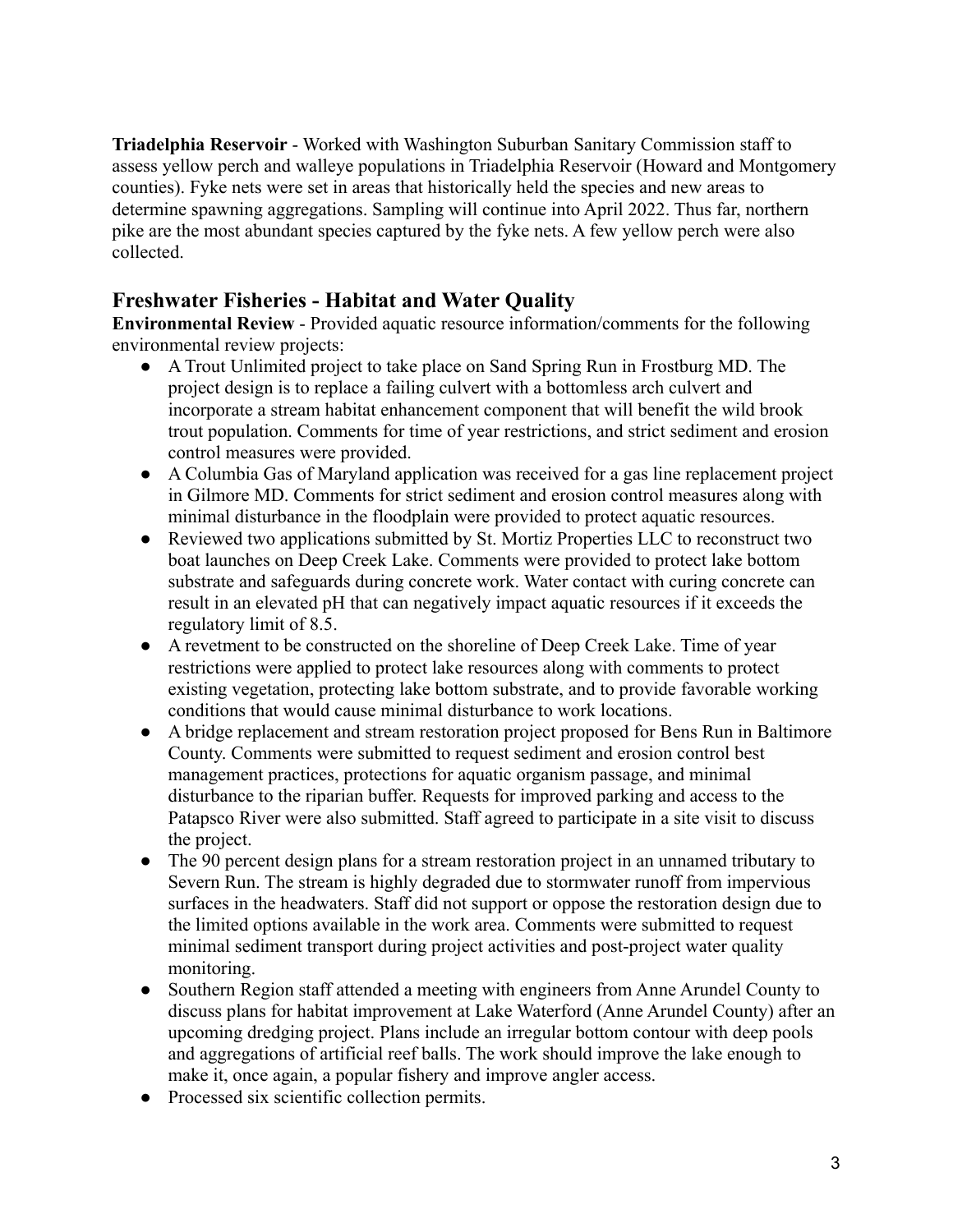- Provided comments on three Internal Review projects in Patapsco Valley State Park.
- Western Region I provided comments on three Project Open Space properties in Allegany and Garrett Counties.
- A two million square foot warehouse development project in the Antietam watershed (Washington County).

**Fish Habitat** - Christmas trees were placed in Broadford Lake as part of a fish habitat enhancement project. The Garrett County Landfill saved discarded Christmas trees and stored them until staff could haul them to the lake and place them in areas to provide shallow water cover for young-of-year fish and in deep areas for offshore cover. The image overlay below was produced using a new software program for habitat mapping called Sonar TRX and shows freshly sunk trees circled in green. The image is gathered by using a recorded side scan transect from a Garmin sonar unit and then loaded into the Sonar TRX program where it is manipulated for image quality and georeferenced. The georeferenced image can then be exported and placed on a Google Earth map. This technology will be used in the future to map littoral zone habitats in freshwater impoundments across Maryland.



**Muddy Creek** - Finished spraying ten tons of high calcium limestone sand into Muddy Creek to increase stream pH where it is impaired by acid deposition from snowmelt and rain events. This project is completed yearly to provide better water quality within Muddy Creek to prevent fish kills that occurred before the project was initiated.

**Yellow Perch** - Worked with the Magothy River Citizen Association to enhance yellow perch access to spawning habitat in the Magothy River (Anne Arundel County). Yellow perch traditionally spawned at the base of Lake Waterford but have had poor success in recent years, due in large part to low water flow and poor water quality (e.g. sedimentation). Anne Arundel County is working to mitigate sedimentation. Recently, Freshwater Fisheries and Hatcheries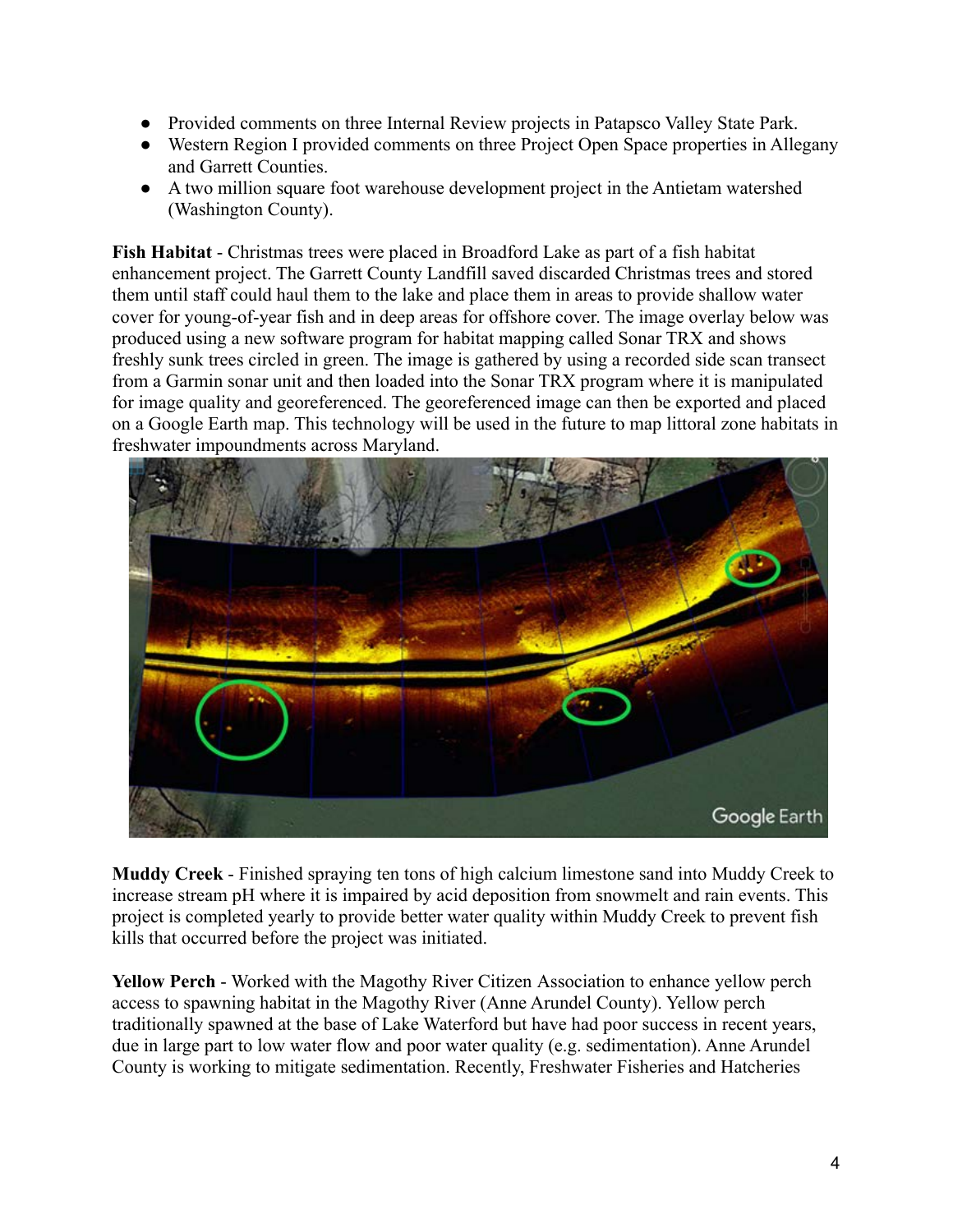Division staff met with county officials to investigate beaver dams blocking the river. The dams were removed, and shortly after, yellow perch egg chains were observed upstream.

**Jabez Branch** - Analyzed temperature and electrofishing data to complete the Jabez Branch Federal Aid Report.

## **Freshwater Fisheries - Stocking and Population Management**

**Trout** - The Youghiogheny River catch-and-release trout fishing area received a maintenance stocking of 2,000 rainbow trout courtesy of Bear Creek Hatchery.

**Spring Put-and-Take Trout** – Staff remained busy during March with the stocking of streams and impoundments across the state in preparation of opening day on March 26.

- Western Region assisted Bear Creek Hatchery staff with stocking efforts to spread hatchery-raised trout throughout the region's trout streams.
- Southern Region stocked over 9,000 rainbow trout in Calvert, Charles, Prince George's, Anne Arundel Counties. The trout serve as the first harbingers of spring for many anglers and the put-and-take fishery is popular within the region.
- Central Region assisted hatchery personnel with pre-season trout stocking in 17 different areas. Nearly 40,000 trout were stocked into Central Region water bodies during the month of March. Trout Unlimited volunteers assisted with Patuxent River float stocking efforts in Howard and Carroll Counties
- Coordinated with Patapsco Valley State Park MCC crew to float stock the South Branch Patapsco River Delayed Harvest Area and Morgan Run.
- Eastern Region stocked trout throughout the upper, mid and lower shore.

**Stocking Permits** - A total of 14 stocking permits were issued during March.

# **Freshwater Fisheries - Outreach**

**Customer Service** - Provided customer service information for inquiries regarding:

- Directed inquiry to proper persons in regards to building a bridge on private property.
- Provided callers with information on fishing the Lower Savage River.
- Gave caller information on how and where to obtain a fishing license.
- Provided information on when the state park boat ramp will be open and when docks will be put in.
- Provided information to callers and fielded many complaints on the status of the Deep Creek Lake State Park boat launch docks. With the warm weather arriving, anglers would like to get out on the lake but not all can without a dock to tie their boat(s).
- Provided information to a landowner about their private pond management.
- Fielded calls from over 25 angling constituents.

**State Record Muskellunge** - staff verified the new Muskellunge State Record. Kyle Mullenix of Hagerstown caught the 33-pound, 49-inch long record muskie on March 2 along the banks of the upper Potomac River in Washington County.

**Deep Creek Walleye** -Staff was invited to virtually present information about the walleye tagging study on Deep Creek Lake as part of the "Brunch and Learn" series offered by the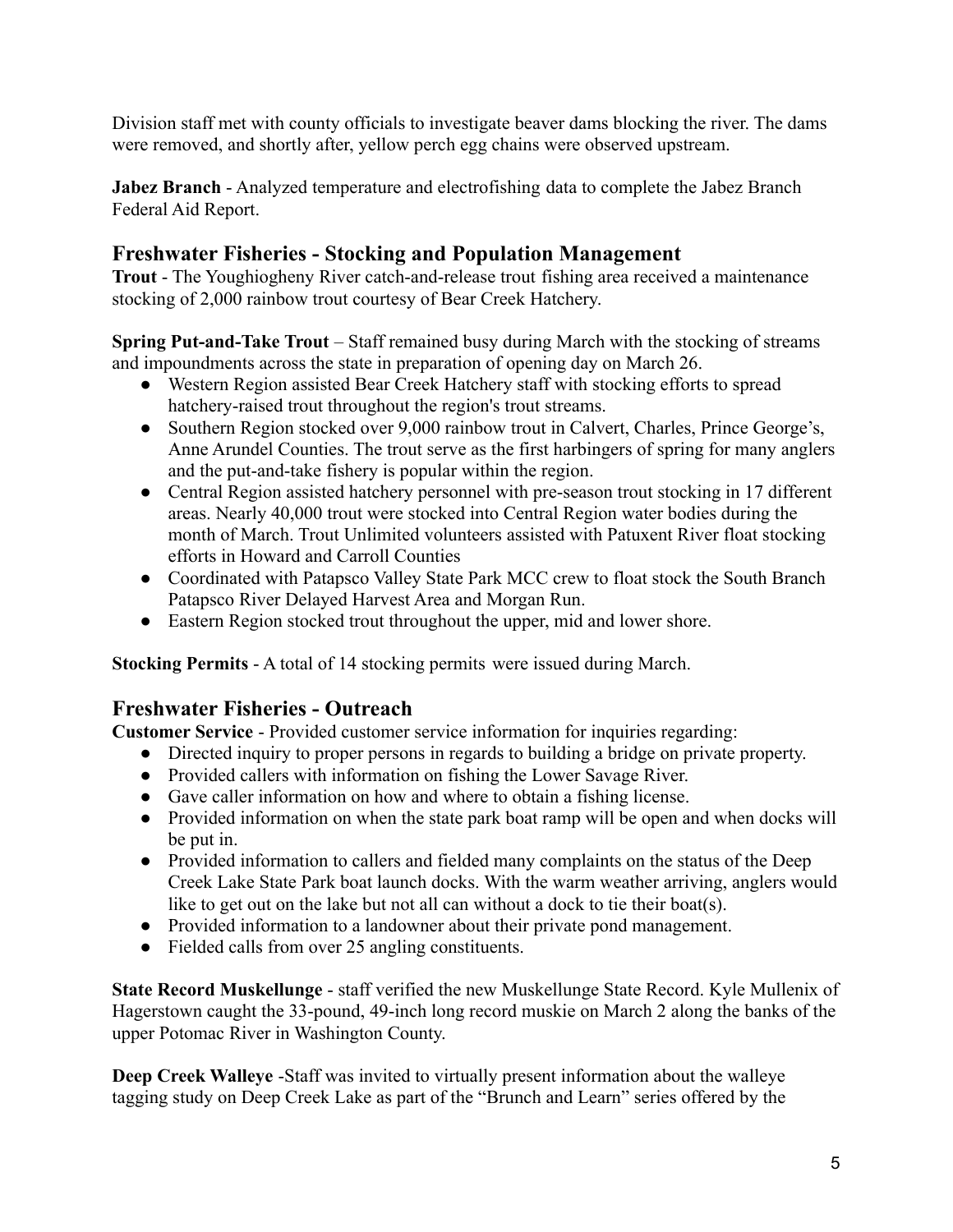

*Kyle Mullenix and his 49 -nch, 33-pound state record muskie. Photo courtesy of Kyle Mullenix.*

University of Maryland Extension Office and sponsored by the Deep Creek Lake Watershed Foundation. The event was well attended with a number of great questions at the end of the presentation.

**High School Intern** - Central Region Staff has been supervising an intern from Carroll County Public Schools. This intern has been assisting with trout stocking the last two months.

#### **Freshwater Fisheries - Angler Access**

**Regulation Signage** - Fishing regulation signs were posted in different management areas to inform anglers of applicable fishing regulations and closures.. New signs were posted at Deep Creek Lake access points and local businesses to inform anglers of the walleye tagging study taking place on Deep Creek Lake and increase participation.

**Evitts Creek Ponds** - Western Region I staff did an excellent job of refurbishing abused picnic tables at the Evitts Creek Ponds Fishery Management Area. The tables were securely fastened to the ground in the hopes of preventing future vandalism.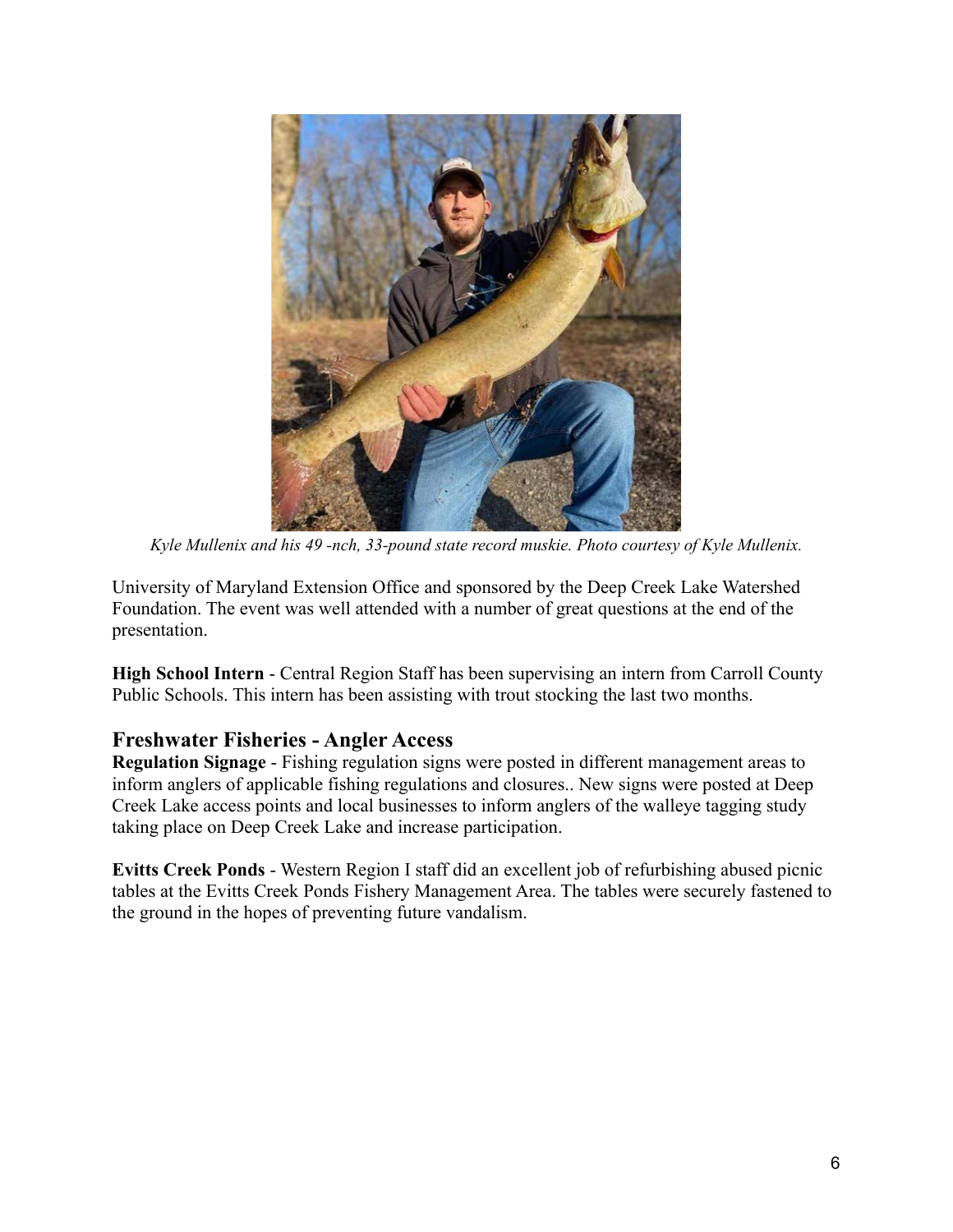

Met with Jennings Randolph Lake Army Corps of Engineers staff to post areas on the North Branch Potomac River below the dam that are off limits to access and fishing. The federal property has restricted access for security and safety concerns and also serves as a fish propagation area.

### **Freshwater Fisheries - Invasive Species**

Submitted a pre-proposal for over \$100,000 to support invasive species initiatives including media campaigns, continued eDNA monitoring, and expansion of a successful launch stewardship program across the state; if successful, funding will be available beginning July 2023.

Completed work with providing a methodology for risk assessment of non-native species in the state and current risk assessments include those for Alabama Bass, Asian Swamp Eel, and New Zealand Mud Snail; the methodology used by the department's Invasive Species Matrix Team is available for review on the department's Aquatic Invasive Species Management [website.](https://dnr.maryland.gov/fisheries/Pages/nuisance_species.aspx)

Worked on outreach describing research conducted on blue catfish in Patuxent River; outreach has been posted [online](https://dnr.maryland.gov/fisheries/Documents/PatuxentRiver_BlueCatfishStudy_ForElectronicDistribution.pdf) for public consumption.

Completed work and issued a press release with additional promotion of a small grants initiative aimed at small communities interested in harvesting or removing aquatic invasive species; the grant proposal period is currently open with a deadline of April 15. More information can be found [here.](https://dnr.maryland.gov/fisheries/Pages/invasive_control.aspx)

Preparations for the 2022 season at the Conowingo Dam Fish Lifts were completed in early March. Both the east and west lifts are now operational and are removing invasive species from the Susquehanna River while collecting American shad for release into upstream areas. Freshwater Fisheries staff once again is assisting with the transport of the invasive fish to JJ McDonnell, a seafood processor who will be donating the filets to the Maryland Food Bank and the United Way.

Attended the 2nd Annual "Do It For Roper" Patuxent River Catfish Tournament. Staff discussed invasive blue catfish in the Patuxent River and highlighted recent work on the species by the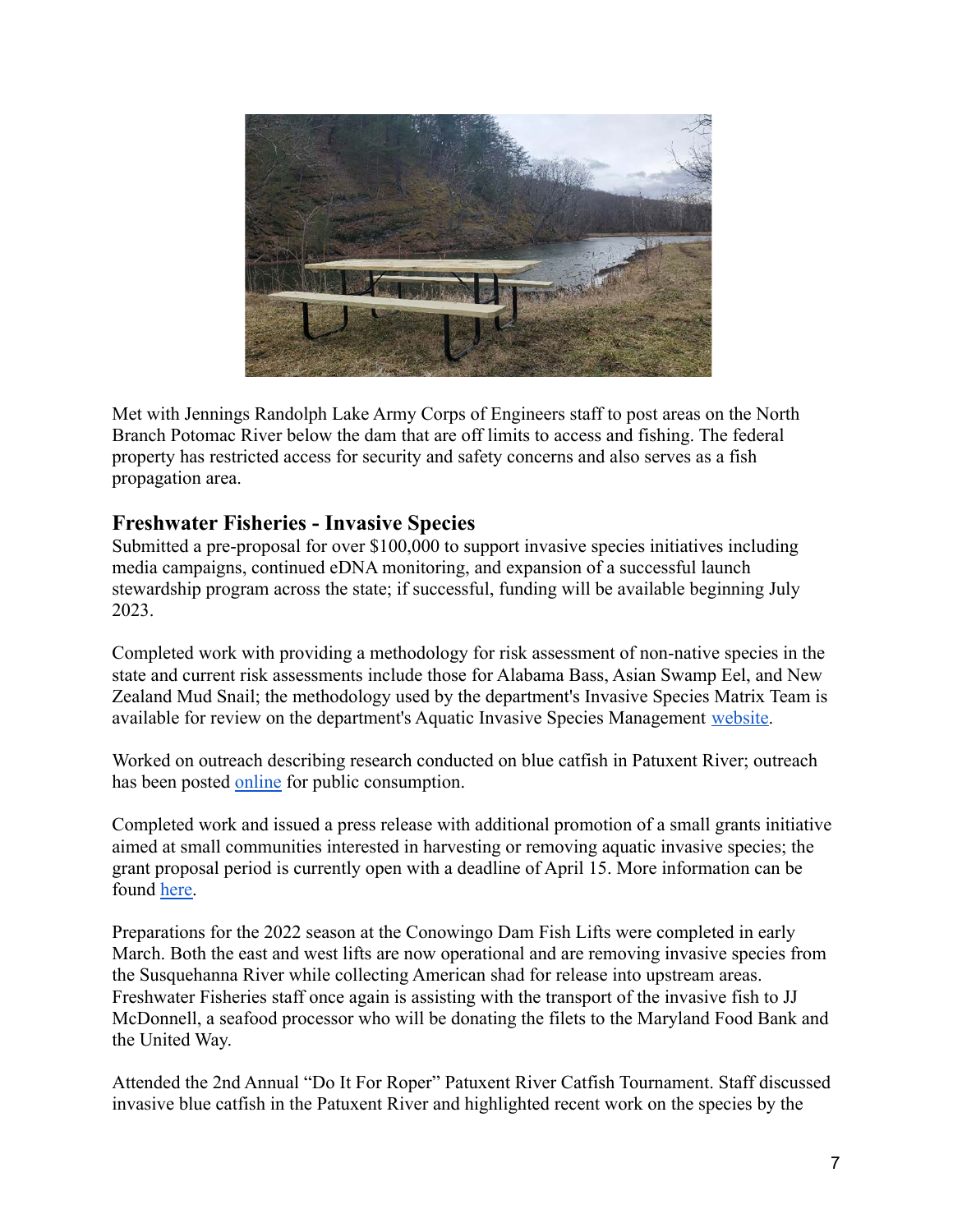department. A portion of the proceeds benefited Calvert Hospice, an organization that provides care in Prince Frederick and the surrounding area.

Responded to two tag returns of blue catfish tagged in the tidal Patuxent River (Charles County). Fish were tagged as part of a mark-recapture study to estimate population size during August 2021. Each fish's known tagging history was shared with anglers; both fish moved roughly 15 miles downstream from their initial tagging location.

### **Freshwater Fisheries – Coldwater Fisheries Program**

Completed field work for a study that will determine if brook trout presence can be detected using eDNA sampling techniques. Staff collected brook trout for the study, marked sample collection locations, and assisted University of Maryland Center for Environmental Science with water sample collection. This work is supported by a State Wildlife Grant.

Participated in the quarterly meeting for the Eastern Brook Trout Joint Venture Steering Committee. Agenda items included discussions about brook trout habitat projects that will be funded in the next fiscal year, potential funding sources for seasonal hires and for lentic habitat research, and updates on the infrastructure bill. The agenda for the 2022 annual meeting was also discussed.

Provided a presentation at the Chesapeake Bay STAC day two workshop titled "[Rising](https://www.chesapeake.org/stac/events/session-2-rising-watershed-and-bay-water-temperatures-e2-80-94ecological-implications-and-management-responses/) [Watershed and Bay Water Temperatures—Ecological Implications and Management Responses"](https://www.chesapeake.org/stac/events/session-2-rising-watershed-and-bay-water-temperatures-e2-80-94ecological-implications-and-management-responses/). The presentation highlighted Maryland's Brook Trout Conservation efforts. It was well received and discussed as a template for other bay states to follow.

#### **Freshwater Fisheries - Tidal Bass Program**

Attended the BassMaster Classic's Conservation Director meeting in Greenville, South Carolina; summarized action items will be presented to the Black Bass Advisory Committee during their April meeting.

Completed the Black Bass Annual Review and annual tournament director's report that summarizes their 2021 results; the report is currently available online and has been sent to over 100 directors in the state; the Black Bass Annual Review is undergoing final edits before being distributed to over 220,000 black bass anglers who purchased licenses through the department's Compass licensing system. The report can be viewed on the department's bass tournament [webpage.](https://dnr.maryland.gov/fisheries/pages/bass/ta.aspx)

Created postcards that will be used during an interjurisdictional creel survey conducted between April and June; the purpose of the cards and the creel survey are to document reporting rate of largemouth bass that had been tagged and released to the Potomac River. The department along with agencies of Virginia and the District of Columbia will use this information to better monitor the fishery in shared waters of the tidal Potomac River.